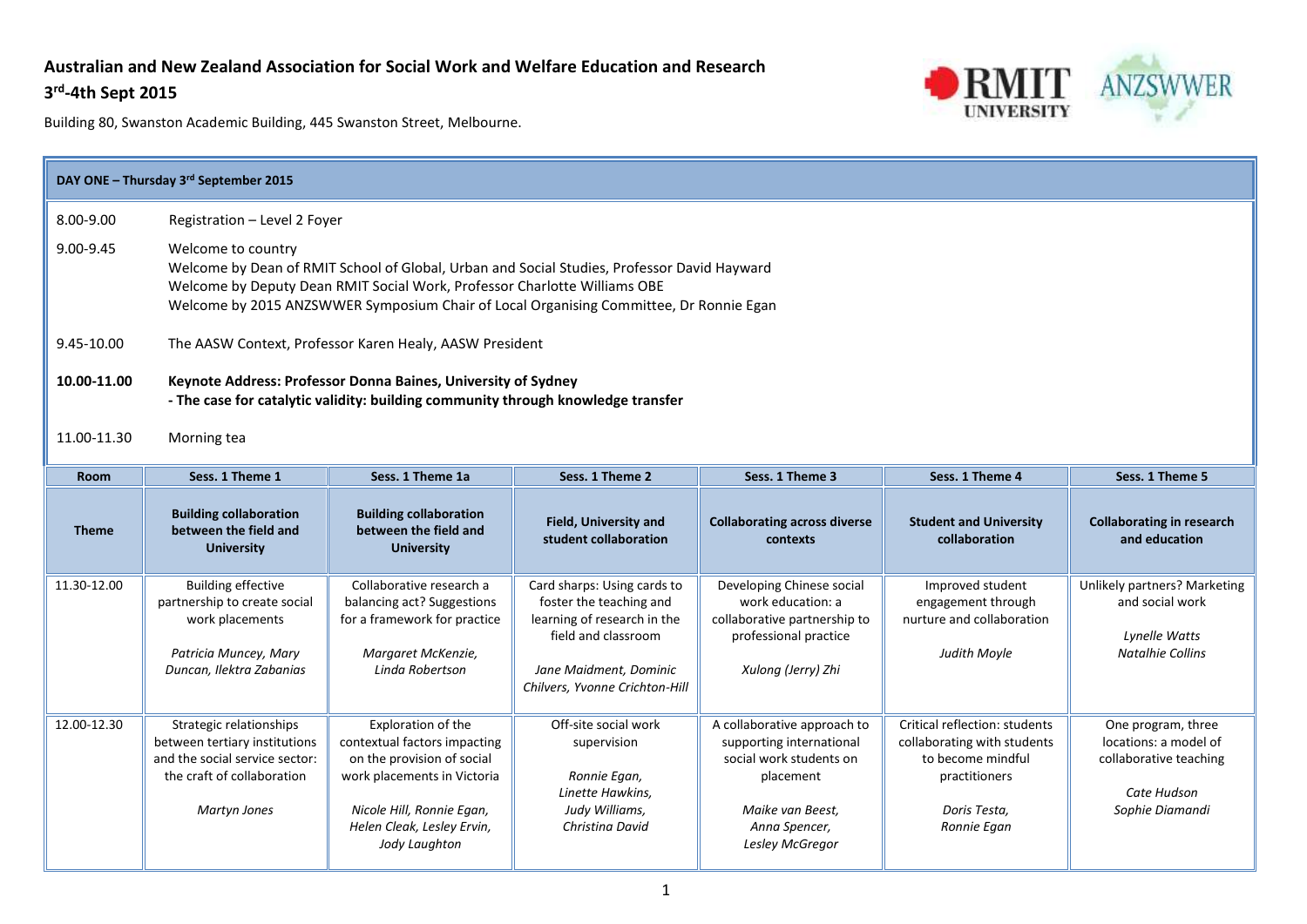## **Australian and New Zealand Association for Social Work and Welfare Education and Research 3 rd -4th Sept 2015**



| 12.30-1.00   | Facilitating mindful<br>supervision: a university and<br>health sector partnership for<br>skilling frontline workers<br>Doris Testa, Ande Szendroe | University-field collaboration<br>to promote authentic<br>learning and assessment in<br>social work education<br>Wendy Rollins,<br>Helen Redfern                                                                             | Engaging undergraduate<br>social work students in<br>research through experience<br>based learning<br>Tamara Blakemore<br>Amanda Howard                                       | Collaboration and reciprocity<br>in international social work<br>student exchange: a critical<br>review<br>Ines Zuchowski, Piayachat<br>Dhephasadin, Abraham Francis,<br>Narayan Gopalkrishnan, Nonie<br>Harris, Elise Howard, Peter<br>Jones, Julie King, Debra Miles,<br>Fr. George Puthantharayil | RPL in social work field<br>education<br>Judi Williams, Ronnie Egan,<br>Linette Hawkins, Bernadine<br>Lynch                                 | Establishing a research<br>agenda on eProfessionalism:<br>interprofessional and cross-<br>institutional collaboration<br>Sharlene Nipperess,<br>Donna McAuliffe,<br>Deborah Sauvage<br>Jenny Boddy,<br>Lesley Chenoweth |
|--------------|----------------------------------------------------------------------------------------------------------------------------------------------------|------------------------------------------------------------------------------------------------------------------------------------------------------------------------------------------------------------------------------|-------------------------------------------------------------------------------------------------------------------------------------------------------------------------------|------------------------------------------------------------------------------------------------------------------------------------------------------------------------------------------------------------------------------------------------------------------------------------------------------|---------------------------------------------------------------------------------------------------------------------------------------------|-------------------------------------------------------------------------------------------------------------------------------------------------------------------------------------------------------------------------|
| $1:00-2.00$  | Lunch                                                                                                                                              |                                                                                                                                                                                                                              |                                                                                                                                                                               |                                                                                                                                                                                                                                                                                                      |                                                                                                                                             |                                                                                                                                                                                                                         |
| Room         | Sess. 2 Theme 1                                                                                                                                    | Sess. 2 Theme 2                                                                                                                                                                                                              | Sess. 2 Theme 3                                                                                                                                                               | Sess. 2 Theme 4                                                                                                                                                                                                                                                                                      | Sess. 2 Theme 5                                                                                                                             | Sess. 2 Theme 5a                                                                                                                                                                                                        |
| <b>Theme</b> | <b>Building collaboration</b><br>between the field and<br><b>University</b>                                                                        | <b>Field, University and</b><br>student collaboration                                                                                                                                                                        | <b>Collaborating across diverse</b><br>contexts                                                                                                                               | <b>Student and University</b><br>collaboration                                                                                                                                                                                                                                                       | <b>Collaborating in research</b><br>and education                                                                                           | <b>Collaborating in research</b><br>and education                                                                                                                                                                       |
| 2:00-2:30    | <b>Ethical collaborations:</b><br>avoiding groupthink<br>Workshop -1 hr<br>Believing in 'Peoples' living<br>with disabilities research             | "Tilling the field": raising<br>opportunities for<br>collaboration in fieldwork<br>placement<br>Chris Storm, Lesley Ervin                                                                                                    | A tripartheid partnership:<br>working with diversity using<br>a model of cultural<br>supervision<br>Sophie Diamandi, Patricia<br>Muncey, Seshni Pillay,<br><b>Robby Drake</b> | Social workers driving the<br>discourse: collaboration for<br>the future?<br>Virginia Mansel Lees                                                                                                                                                                                                    | Going fast or going far?<br>Collaboration to support<br>research and engagement<br>within the university<br>Lynelle Watts,<br>David Hodgson | Can we re-imagine social<br>work education in Aotearoa<br>NZ and beyond?<br>David McNabb                                                                                                                                |
| 2:30-3:00    | community<br>(Janice Ollerton, Cass Hearn,<br>Nicole Tillotson, Monica<br>Short)                                                                   | A partnership between the<br>Central Adelaide Local<br>Health Network (CAHLN)<br>and South Australian<br>universities to redesign<br>social work placements in a<br>busy teaching hospital<br>Patricia Muncey, Julie Kristof | The practical problems the<br>Chinese students are facing<br>in preparing themselves for<br>placement in New Zealand<br>Jinling Lin, Jenny Hare                               | Y-Change: Young people as<br>experts and collaborators<br>Workshop-1 hr<br>Zoe Wyatt<br>Lauren Oliver                                                                                                                                                                                                | Critical social work:<br>collaborative solidarity for<br>social justice<br>Norah Hosken                                                     | The art and science of<br>publishing: from becoming a<br>peer reviewer to being a<br>guest editor<br>Workshop-1hr<br>Liz Beddoe<br>Carole Adamson                                                                       |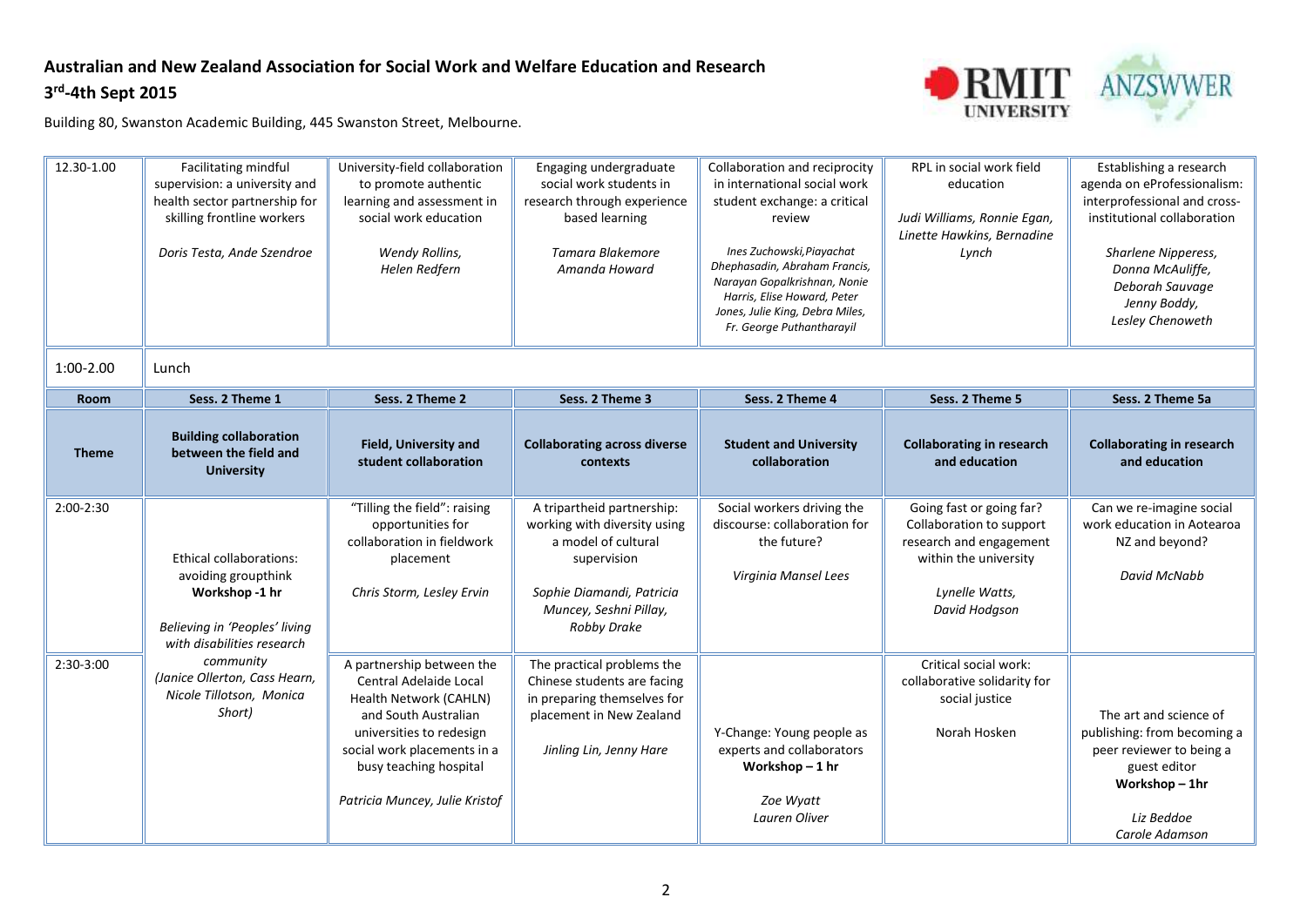## **Australian and New Zealand Association for Social Work and Welfare Education and Research 3 rd -4th Sept 2015**



| 3.00-3:30 | Teaching interprofessional<br>collaboration to allied health<br>students: a teamwork<br>learning model<br>Jenny Rose | From ivory tower to<br>community: power sharing,<br>reciprocity and partnership<br>Gavin Rennie,<br>Craig Tunnicliffe | 'Reading the culture':<br>exploring international<br>students' learning in social<br>work education field<br>placement<br>Haidee Hicks |  |  |  |  |
|-----------|----------------------------------------------------------------------------------------------------------------------|-----------------------------------------------------------------------------------------------------------------------|----------------------------------------------------------------------------------------------------------------------------------------|--|--|--|--|
| 3.30-4:00 | Afternoon Tea                                                                                                        |                                                                                                                       |                                                                                                                                        |  |  |  |  |
| 4:00-5:00 | <b>Collaboration Panel</b>                                                                                           |                                                                                                                       |                                                                                                                                        |  |  |  |  |
| 5:30-6:30 | <b>ANZSWWER AGM: new and current members welcome</b>                                                                 |                                                                                                                       |                                                                                                                                        |  |  |  |  |
| 7:00      | Dinner Function - Bookings Essential via Registration Form                                                           |                                                                                                                       |                                                                                                                                        |  |  |  |  |
|           |                                                                                                                      |                                                                                                                       |                                                                                                                                        |  |  |  |  |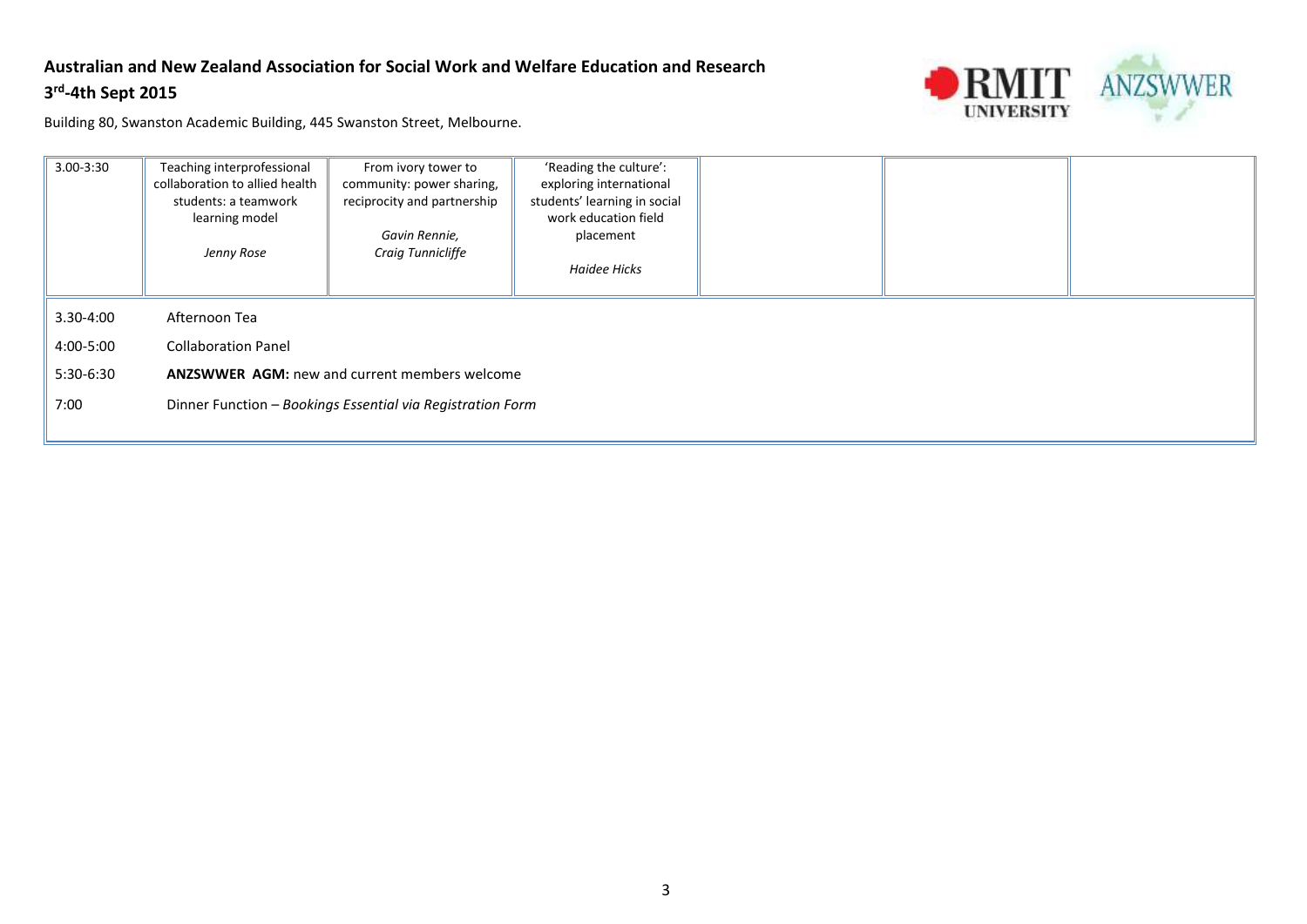### **Australian and New Zealand Association for Social Work and Welfare Education and Research**

### **3 rd -4th Sept 2015**



| DAY TWO - Friday 4 <sup>th</sup> September 2015 |                                                                                                                                            |                                                                                                                  |                                                                                                                                                                                                                          |                                                                                                                        |                                                                                                                                                                                                                                                                                                       |                                                                                                                                       |  |  |  |
|-------------------------------------------------|--------------------------------------------------------------------------------------------------------------------------------------------|------------------------------------------------------------------------------------------------------------------|--------------------------------------------------------------------------------------------------------------------------------------------------------------------------------------------------------------------------|------------------------------------------------------------------------------------------------------------------------|-------------------------------------------------------------------------------------------------------------------------------------------------------------------------------------------------------------------------------------------------------------------------------------------------------|---------------------------------------------------------------------------------------------------------------------------------------|--|--|--|
| 8.00-9.00                                       | Registration - Level 2 Foyer                                                                                                               |                                                                                                                  |                                                                                                                                                                                                                          |                                                                                                                        |                                                                                                                                                                                                                                                                                                       |                                                                                                                                       |  |  |  |
| 9.00-9.30                                       | <b>Book Launch</b>                                                                                                                         |                                                                                                                  |                                                                                                                                                                                                                          |                                                                                                                        |                                                                                                                                                                                                                                                                                                       |                                                                                                                                       |  |  |  |
| 9.30-10:00                                      | ANZSWWER Awards Announced - ANZSWWER Executive Member - Dr Sophie Goldingay                                                                |                                                                                                                  |                                                                                                                                                                                                                          |                                                                                                                        |                                                                                                                                                                                                                                                                                                       |                                                                                                                                       |  |  |  |
| 10.00-11.00                                     | Keynote Address: Associate Professor Liz Beddoe, University of Auckland<br>- Social work and social media: kittens and comrades            |                                                                                                                  |                                                                                                                                                                                                                          |                                                                                                                        |                                                                                                                                                                                                                                                                                                       |                                                                                                                                       |  |  |  |
| 11.00-11.30                                     | <b>Morning Tea</b>                                                                                                                         |                                                                                                                  |                                                                                                                                                                                                                          |                                                                                                                        |                                                                                                                                                                                                                                                                                                       |                                                                                                                                       |  |  |  |
| <b>Room</b>                                     | Sess. 3 Theme 1                                                                                                                            | Sess. 3 Theme 2                                                                                                  | Sess. 3 Theme 2a                                                                                                                                                                                                         | Sess. 3 Theme 3                                                                                                        | Sess. 3 Theme 4                                                                                                                                                                                                                                                                                       | Sess. 3 Theme 5                                                                                                                       |  |  |  |
| <b>Theme</b>                                    | <b>Building collaboration</b><br>between the field and<br><b>University</b>                                                                | <b>Field, University and</b><br>student collaboration                                                            | <b>Field, University and</b><br>student collaboration                                                                                                                                                                    | <b>Collaborating across diverse</b><br>contexts                                                                        | <b>Student and University</b><br>collaboration                                                                                                                                                                                                                                                        | <b>Collaborating in research</b><br>and education                                                                                     |  |  |  |
| 11.30-12.00                                     | Social work placement<br>opportunities increasing!!!!!<br>The Salvation Army Adult<br>Services approach in<br>Melbourne<br>Caitlin Coleman | What happens in<br>supervision? Perspectives of<br>students and field educators<br>Joanne Clarke<br>Melissa Loos | Using social work<br>assessment skills in field<br>education matching and<br>incorporating placement<br>systems for best learning<br>outcomes<br>Sophie Diamandi,<br>Patricia Muncey, Kirsty<br>Rogerson, Cecile Dutreix | Trans-national collaboration<br>on ethics education:<br>beginning a dialogue<br>Sharlene Nipperess,<br>Donna McAuliffe | Knowledge for practice:<br>reflective practice as<br>collaborative negotiation<br>Lynelle Watts                                                                                                                                                                                                       | The credentialising of human<br>services and social work<br>education in regional<br>Australia<br>Christina Sadowski,<br>Rob Townsend |  |  |  |
| 12.00-12.30                                     | Snakes and ladders in<br>emancipatory social work<br>practice<br>Susan da Silva                                                            | Making education real<br>Karen Upton-Davis,<br>Rosemary Saunders,<br><b>Helen Dugmore</b>                        | A collaborative research<br>project inquiring into rural<br>Anglican Church<br>engagements with people<br>living with disabilities<br><b>Monica Short</b>                                                                | The Treaty $-$ it's not just a<br>Māori thing<br>Raema Merchant<br>Joan-Ella Ngata                                     | Promoting student<br>knowledge, competency and<br>interest in working with<br>older Australians through a<br>university-industry student<br>unit<br>Jennifer Boddy, Anne-Louise<br>McCrawley, Liz Crowe, Gabrielle<br>Rose, Mark Lynch, Zoe Rohloff,<br>Susan Hunt, Brett Davies, Lesley<br>Chenoweth | Field Education 1 hr<br>Workshop<br><b>National Network of Social</b><br><b>Work Field Educators</b>                                  |  |  |  |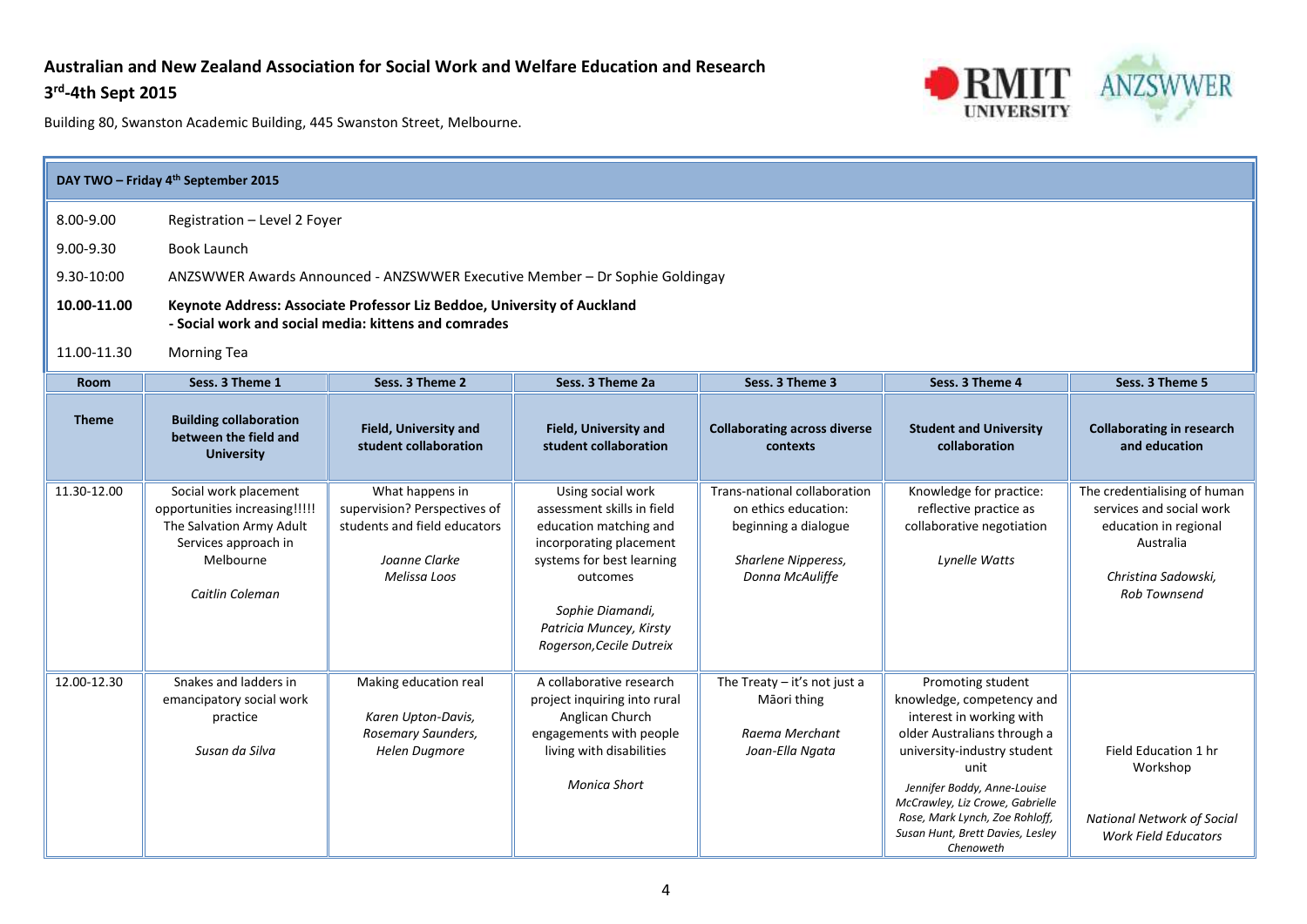## **Australian and New Zealand Association for Social Work and Welfare Education and Research 3 rd -4th Sept 2015**



| 12.30-1.00   | Multi-disciplinary teams'<br>functioning at Waikato<br>Hospital: views from social<br>workers<br>Rebecca Giles                       | <b>Student Placements:</b><br><b>Towards Improved Client</b><br><b>Outcomes in Emergency</b><br><b>Relief Services</b><br>Minh Nguyen | The use of a rotational<br>model for social work<br>students in health:<br>maximising learning and<br>investment for all<br>Jody Laughton,<br>Sarah Lewis                                                                                                                   | Comparing experiences of<br>university students from<br>Myanmar studying online on<br>the Thai Burma border with<br>Myanmar students studying<br>in Australia<br>Susie Costello | TISSA O'Z<br><b>Charlotte Williams</b>                                                                                                          |                                                                                                                                                                                                                   |
|--------------|--------------------------------------------------------------------------------------------------------------------------------------|---------------------------------------------------------------------------------------------------------------------------------------|-----------------------------------------------------------------------------------------------------------------------------------------------------------------------------------------------------------------------------------------------------------------------------|---------------------------------------------------------------------------------------------------------------------------------------------------------------------------------|-------------------------------------------------------------------------------------------------------------------------------------------------|-------------------------------------------------------------------------------------------------------------------------------------------------------------------------------------------------------------------|
| 1.00-2.00    | Lunch                                                                                                                                |                                                                                                                                       |                                                                                                                                                                                                                                                                             |                                                                                                                                                                                 |                                                                                                                                                 |                                                                                                                                                                                                                   |
| <b>Room</b>  | Room  Sess. 4 Theme 1                                                                                                                | Room  Sess. 4 Theme 1a                                                                                                                | Room  Sess. 3 Theme 2                                                                                                                                                                                                                                                       | Room  Sess. 4 Theme 3                                                                                                                                                           | Room  Sess. 4 Theme 4                                                                                                                           | Room  Sess. 4 Theme 5                                                                                                                                                                                             |
| <b>Theme</b> | <b>Building collaboration</b><br>between the field and<br><b>University</b>                                                          | <b>Building collaboration</b><br>between the field and<br><b>University</b>                                                           | Field, University and<br>student collaboration                                                                                                                                                                                                                              | <b>Collaborating across diverse</b><br>contexts                                                                                                                                 | <b>Student and University</b><br>collaboration                                                                                                  | <b>Collaborating in research</b><br>and education                                                                                                                                                                 |
| 2.00-2.30    | <b>Building innovative</b><br>partnerships for placement:<br>a community sector<br>perspective<br><b>Sally Coutts</b><br>Jenny Plant | Combining what we do best:<br>professional and academic<br>for field education<br>Grace Bown<br>Lesley Caron Veater                   | Negotiating dilemmas,<br>managing roles: field<br>educator reflections on at-<br>risk placements<br><b>Judy Riley</b><br><b>Brad Roberg</b>                                                                                                                                 | Teaching philosophy:<br>bringing experience into the<br>classroom: a shared journey<br>Nada ElTaiba                                                                             | Social work and youth<br>mental health education:<br>building interdisciplinary<br>collaboration<br>Jenny Martin                                | Blended learning and flipped<br>classrooms in field<br>education, social work and<br>human services<br>Sophie Diamandi, Patricia<br>Muncey, Sarah Wendt, Cecile<br>Dutreix, Fiona Lawrence,<br><b>Robby Drake</b> |
| 2.30-3.00    | Improving social work's<br>image: public and<br>professional ideas<br><b>Barbara Staniforth</b><br>Liz Beddoe                        | Creating research-into-<br>practice collaborations to<br>build evidence-informed<br>practice frameworks<br><b>Marie Connolly</b>      | Partnering with schools to<br>create a challenging learning<br>environment for social work<br>students. A model of<br>external supervision for<br>placements where social<br>workers are not employed<br>Patricia Muncey, Sophie<br>Diamandi, Robby Drake,<br>Seshni Pillay |                                                                                                                                                                                 | Interprofessional learning:<br>health and allied health<br>students in a community<br>context<br>Helen Betts, Phyllis Chee,<br>Victoria Stewart | Faster than the speed of<br>white (noise): potential<br>pressure points in research<br>partnerships and processes<br>Workshop-1hr<br>Roslyn Carnes                                                                |